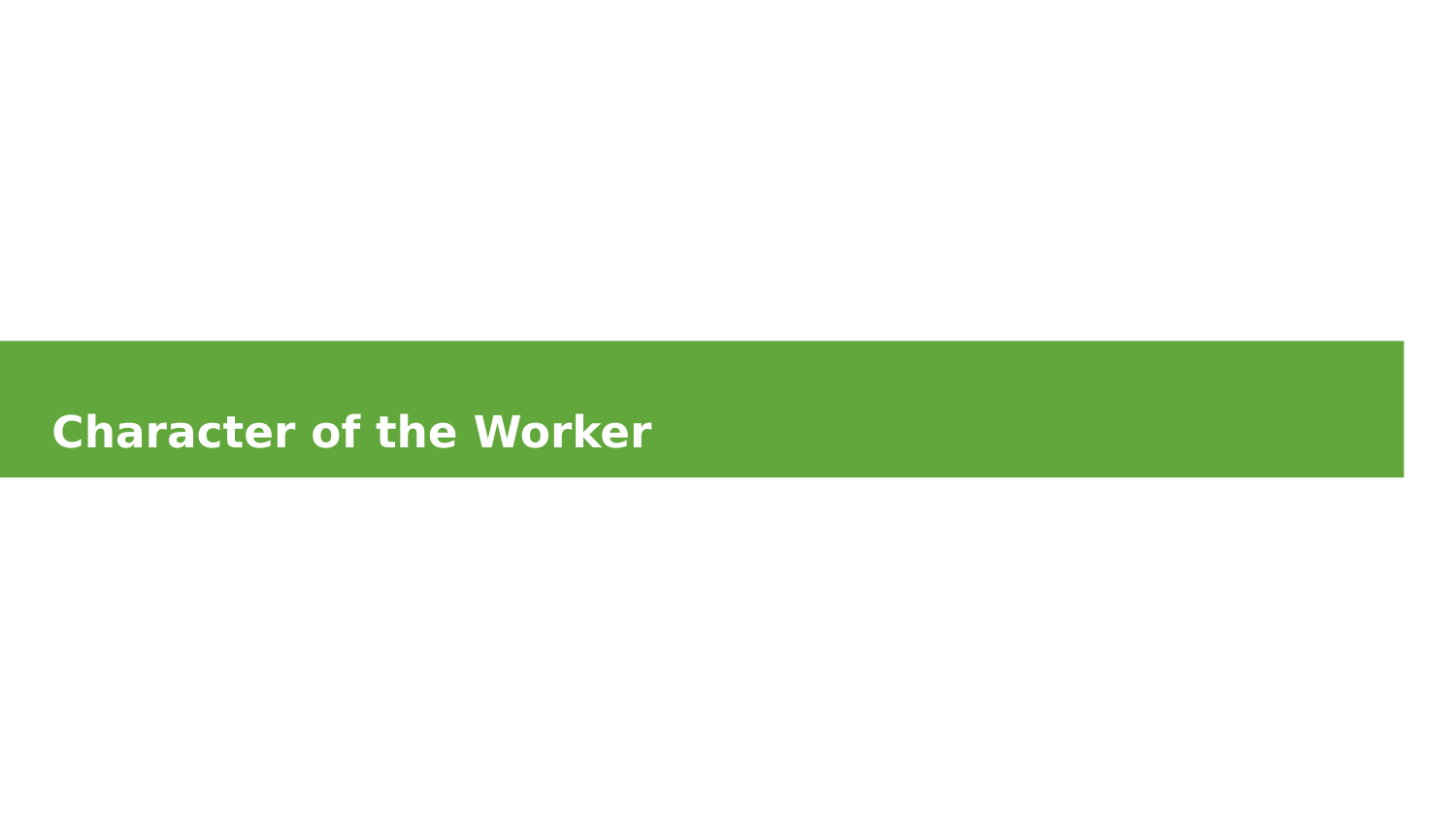### **Meekness (Moses)**

#### **(Now the man Moses was very meek, above all the men which were upon the face of the earth.) (Numbers 12:3)**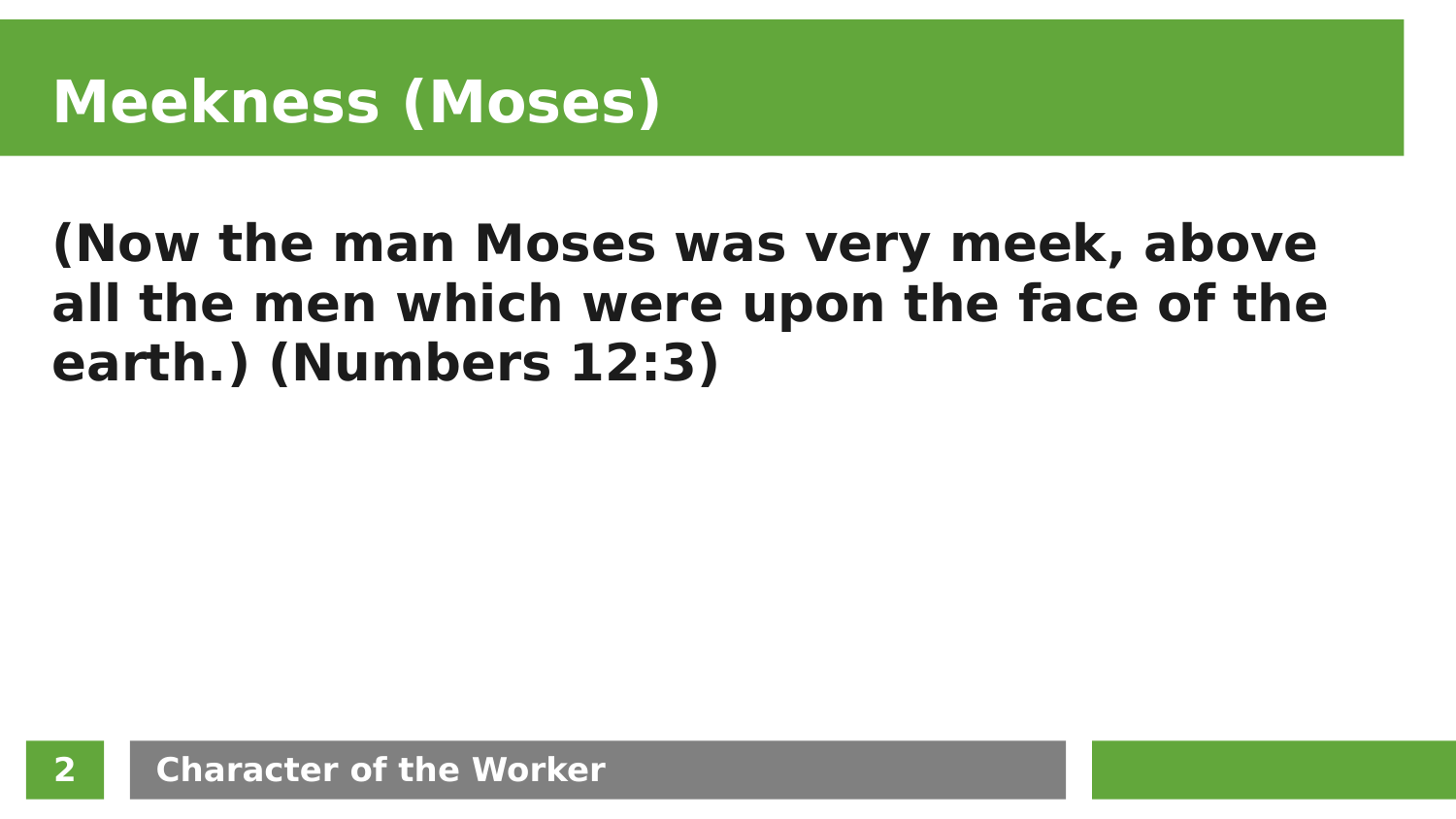### **Faithfulness**

#### **And the things that thou hast heard of me among many witnesses, the same commit thou to faithful men, who shall be able to teach others also. (II Timothy 2:2)**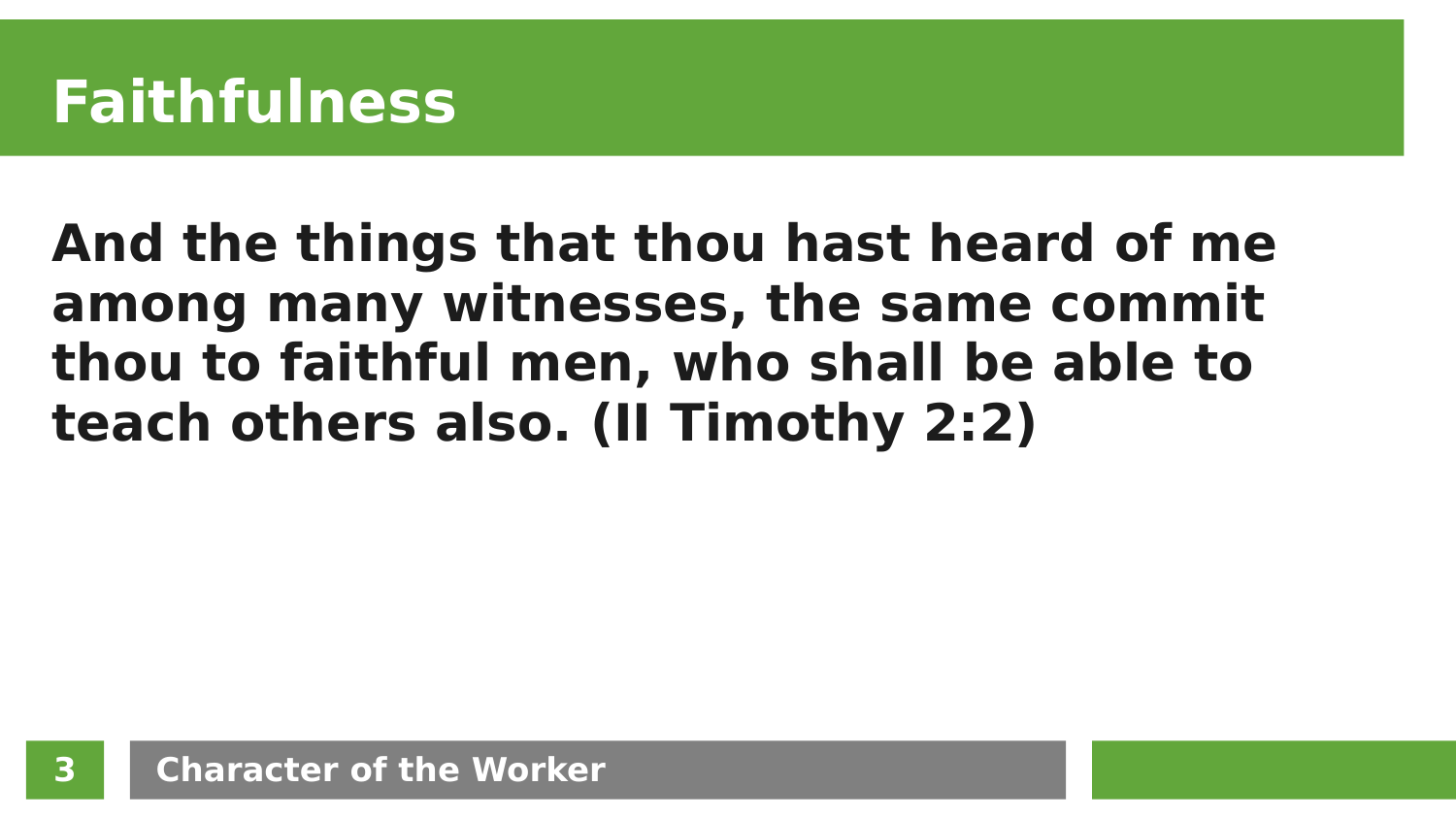#### **Faith**

**Often the Christian life is beset with dangers, and duty seems hard to perform. The imagination pictures impending ruin before, and bondage and death behind. Yet the voice of God speaks clearly, Go forward. Let us obey the command, even though our sight cannot penetrate the darkness. The obstacles that hinder our progress will never disappear before a halting, doubting spirit. Those who defer obedience till every uncertainty disappears, and there remains no risk of failure or defeat, will never obey. Faith looks beyond the difficulties, and lays hold of the unseen, even Omnipotence, therefore it cannot be baffled. Faith is the clasping of the hand of Christ in every emergency. {GW 262.1}**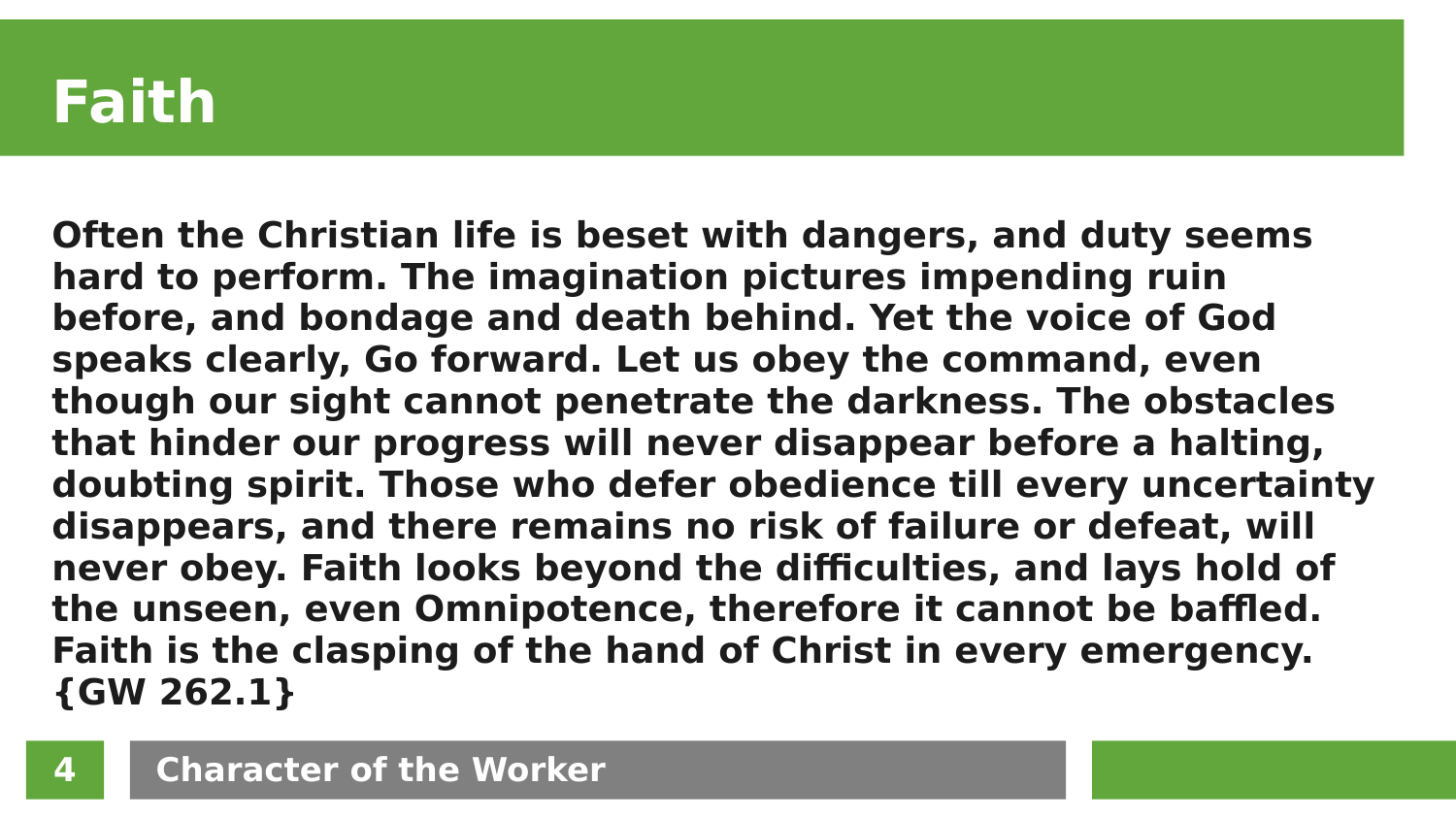## **Varied capabilities**

**In ancient times, Abraham, Isaac, Jacob, Moses with his meekness and wisdom, and Joshua with his varied capabilities, were all enlisted in God's service. The music of Miriam, the courage and piety of Deborah, the filial affection of Ruth, the obedience and faithfulness of Samuel, the stern fidelity of Elijah, the softening, subduing influence of Elisha--all were needed. So now all upon whom God's blessing has been bestowed are to respond by actual service; every gift is to be employed for the advancement of His kingdom and the glory of His name. {COL 301.1}**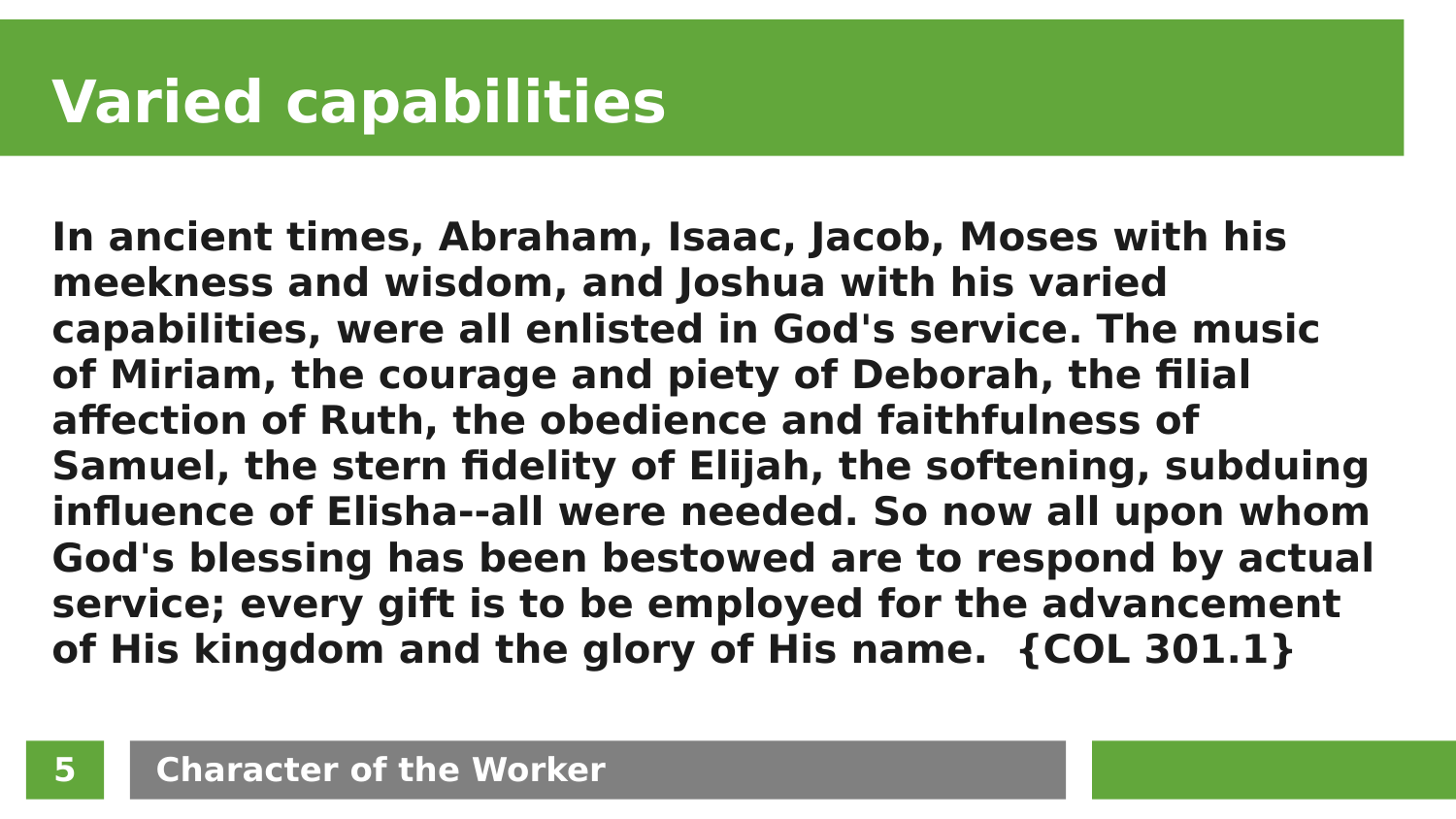### **And the servant of the Lord must not strive; but be gentle unto all men, apt to teach, patient, (II Timothy 2:24)**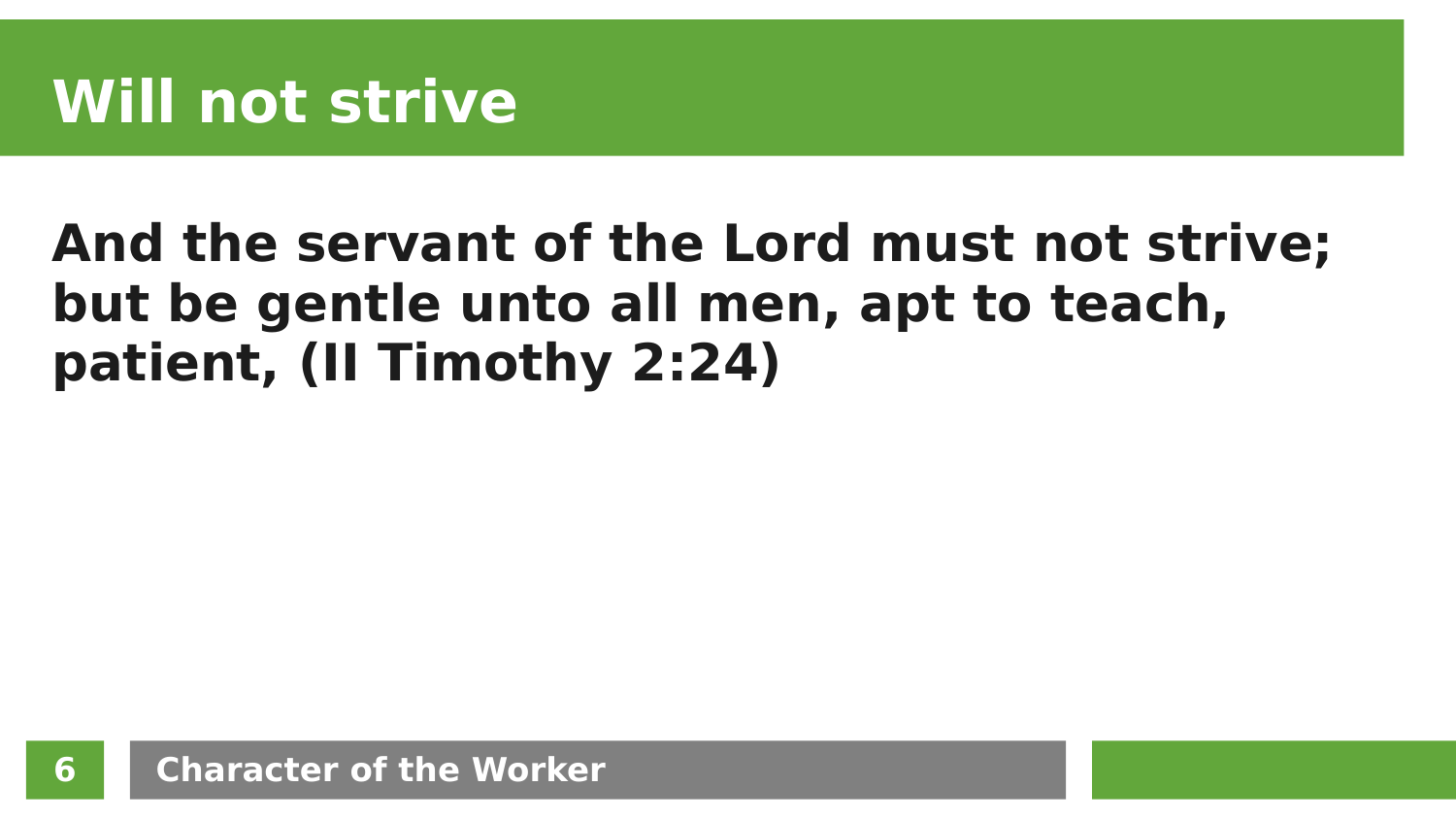### **Constant Self-Improvement**

**Ministers of age and experience should feel it their duty, as God's hired servants, to go forward, progressing every day, continually becoming more efficient in their work, and constantly gathering fresh matter to set before the people. Each effort to expound the gospel should be an improvement upon that which preceded it. Each year they should develop a deeper piety, a more tender spirit, a greater spirituality, and a more thorough knowledge of Bible truth. The greater their age and experience, the nearer should they be able to approach the hearts of the people, having a more perfect knowledge of them.--"Testimonies for the Church," Vol. IV, page 270.**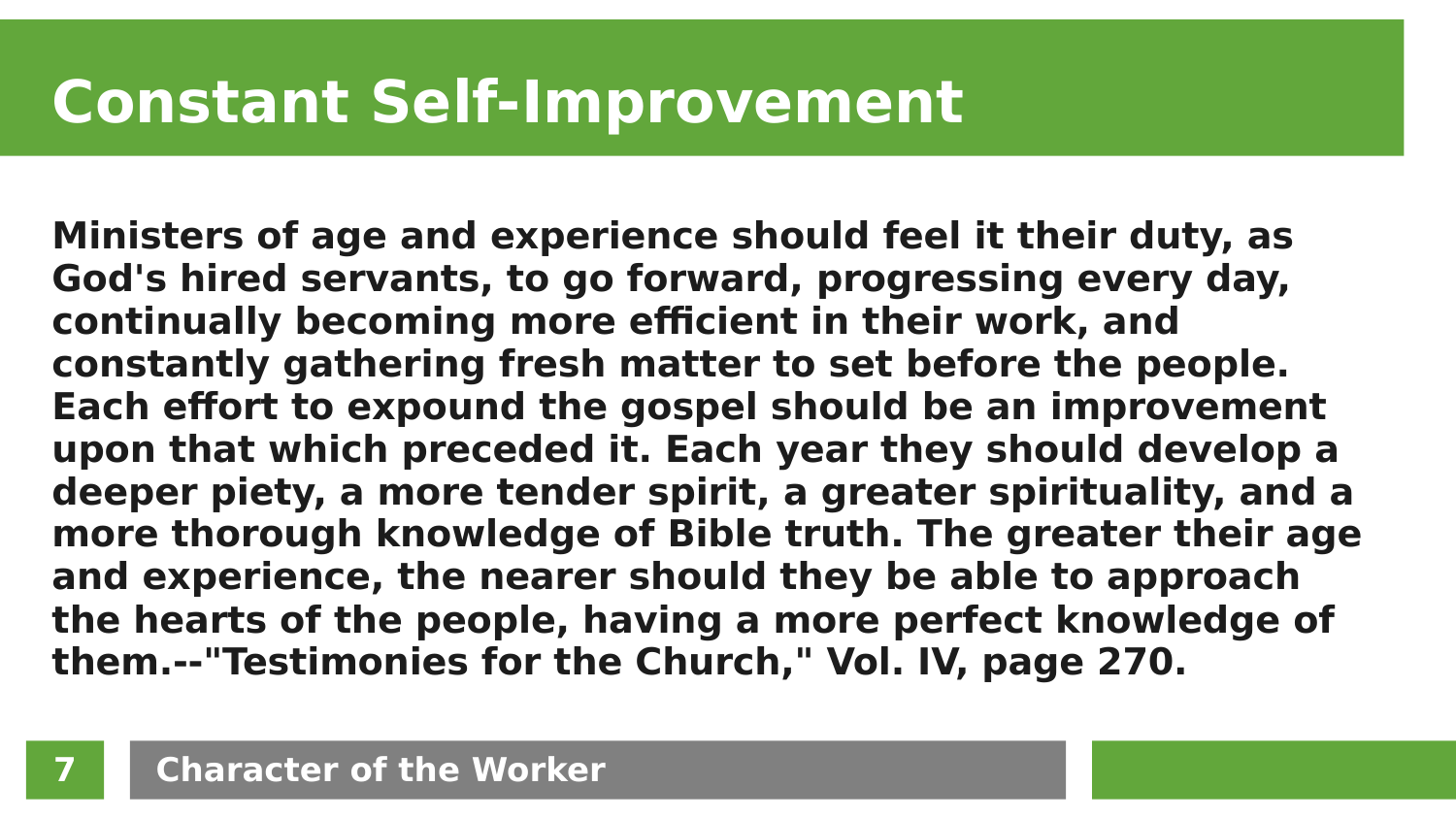# **No place for lazy men**

**God has no use for lazy men in His cause; He wants thoughtful, kind, affectionate, earnest workers. Active exertion will do our preachers good. Indolence is proof of depravity. Every faculty of the mind, every bone in the body, every muscle of the limbs, shows that God designed our faculties to be used, not to remain inactive. . . . Men who will unnecessarily take the hours of daylight for sleep, have no sense of the value of precious, golden moments. . . . {GW 277.2}**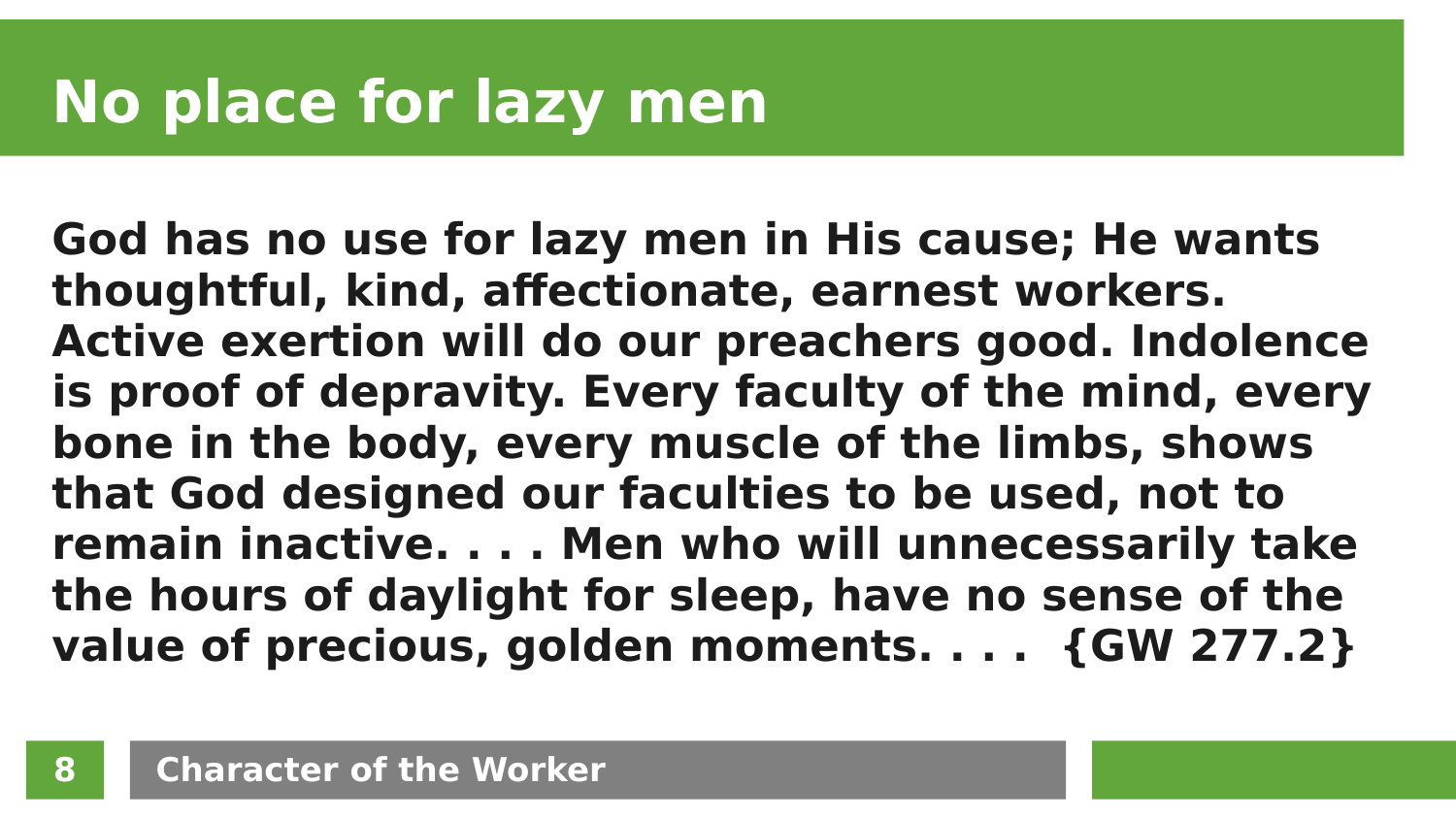# **Economy of time, order and regularity**

**Persons who have not acquired habits of close industry and economy of time, should have set rules to prompt them to regularity and dispatch. George Washington was enabled to perform a great amount of business because he was thorough in preserving order and regularity. Every paper had its date and its place, and no time was lost in looking up what had been mislaid. {GW 277.3}**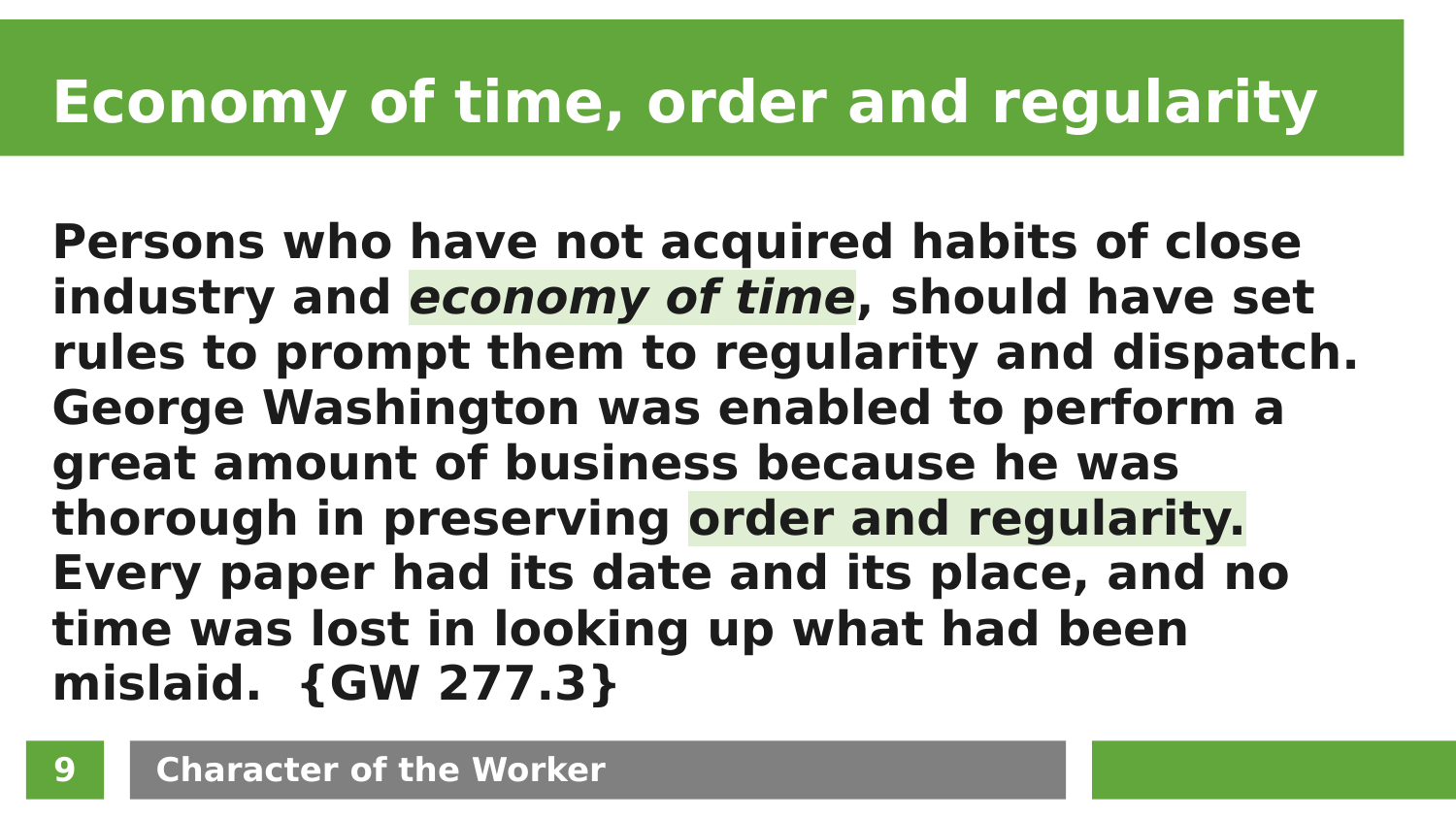# **Never wasting time**

**Men of God must be diligent in study, earnest in the acquirement of knowledge, never wasting an hour. Through persevering exertion they may rise to almost any degree of eminence as Christians, as men of power and influence. But many will never attain superior rank in the pulpit or in business, because of their unfixedness of purpose, and the laxness of the habits contracted in their youth. Careless inattention is seen in everything they undertake. {GW 278.1}**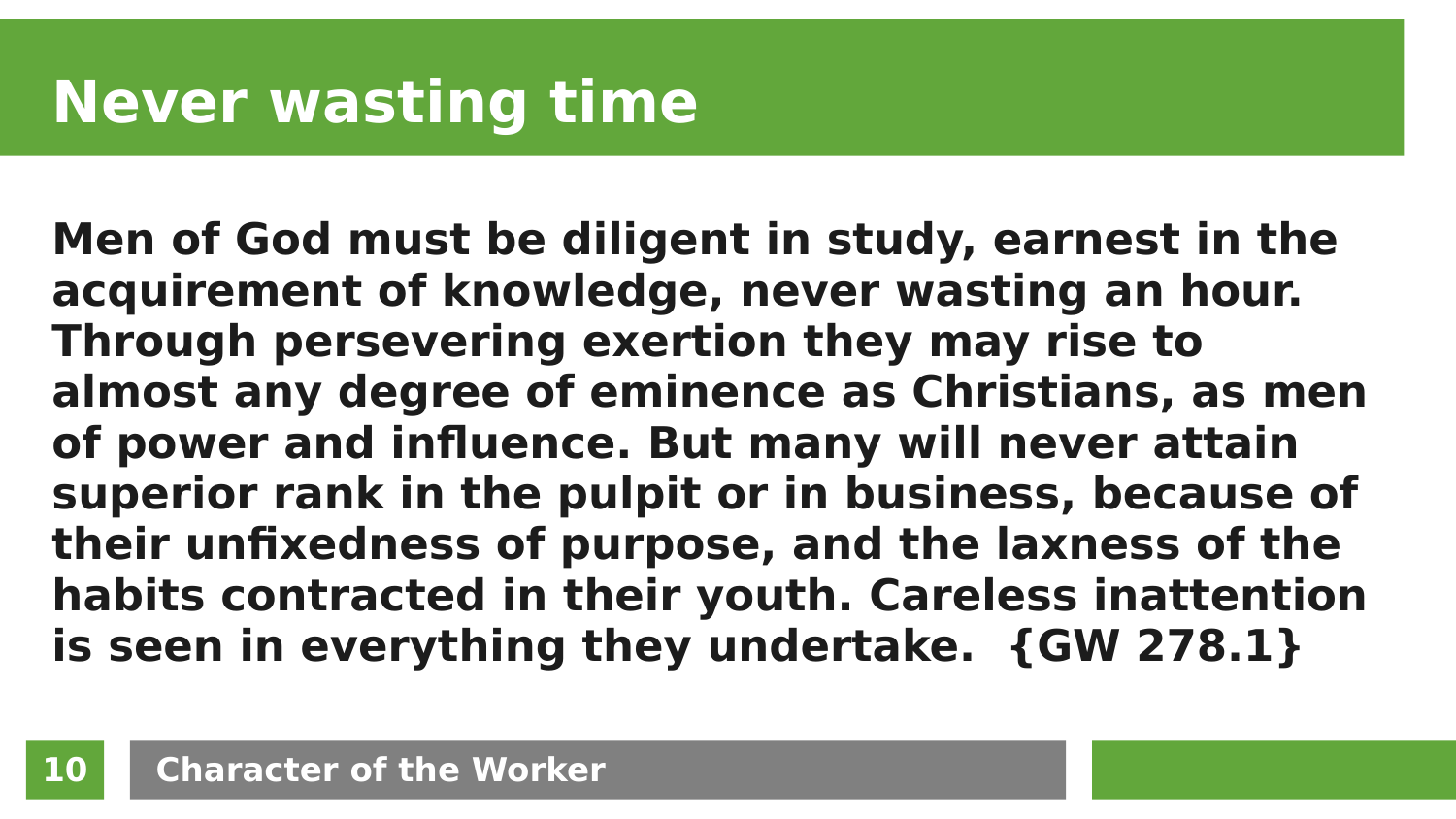**Mental culture is what we as a people need, and what we must have in order to meet the demands of the time. Poverty, humble origin, and unfavorable surroundings need not prevent the cultivation of the mind. . . . {GW 280.1}**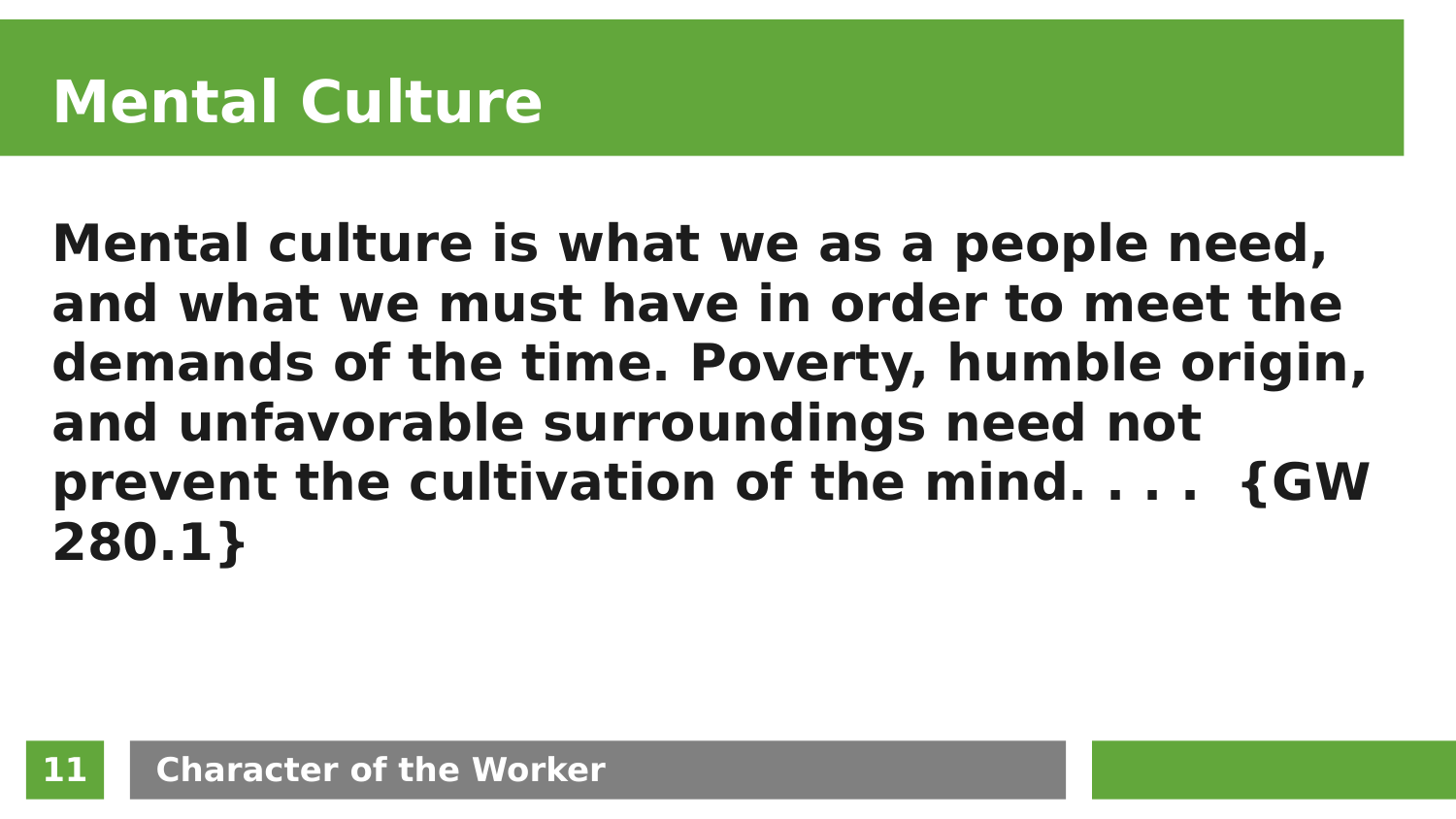# **To Advance in Knowledge**

**Every one should feel that there rests upon him an obligation to reach the height of intellectual greatness. While none should be puffed up because of the knowledge they have acquired, it is the privilege of all to enjoy the satisfaction of knowing that with every advance step they are rendered more capable of honoring and glorifying God. They may draw from an inexhaustible fountain, the Source of all wisdom and knowledge. {GW 279.2}**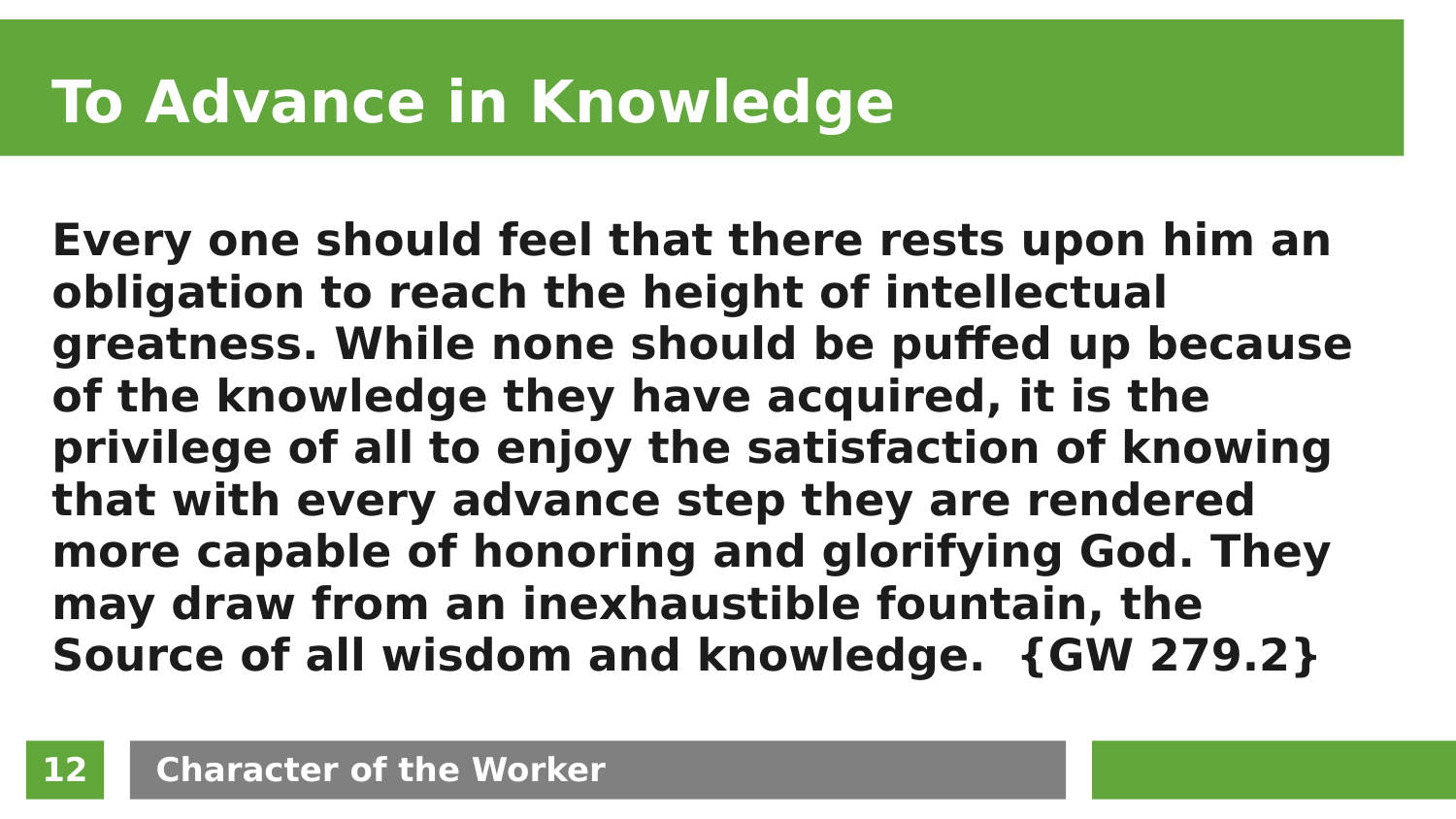# **Devote time to study**

**Ministers should devote time to reading, to study, to meditation and prayer. They should store the mind with useful knowledge, committing to memory portions of Scripture, tracing out the fulfilment of the prophecies, and learning the lessons which Christ gave His disciples. Take a book with you to read when traveling on the cars or waiting in the railway station. Employ every spare moment in doing something. In this way an effectual door will be closed against a thousand temptations. . . . {GW 278.4}**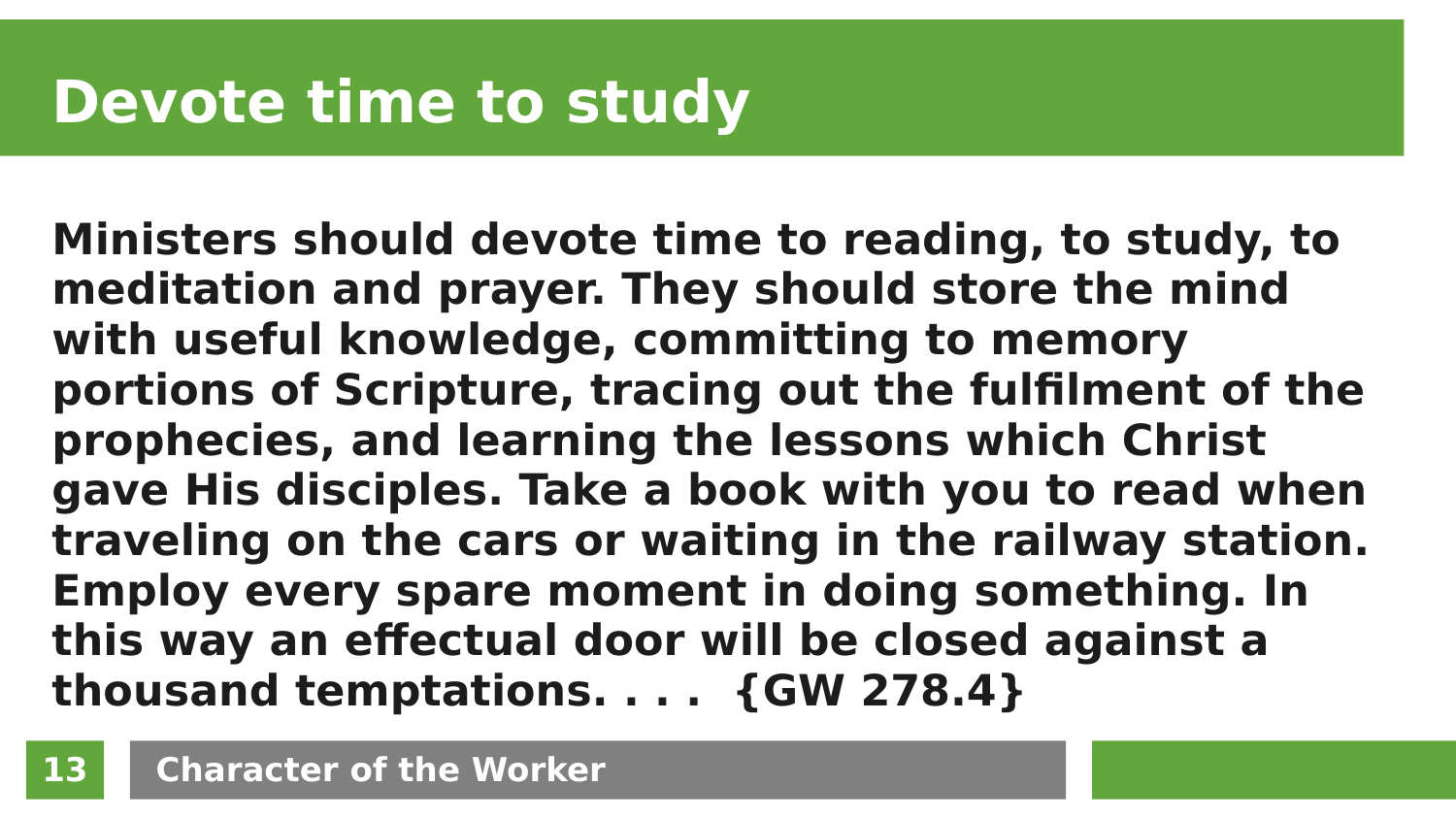# **The Need for Study**

### **Study to shew thyself approved unto God, a workman that needeth not to be ashamed, rightly dividing the word of truth. (II Timothy 2:15)**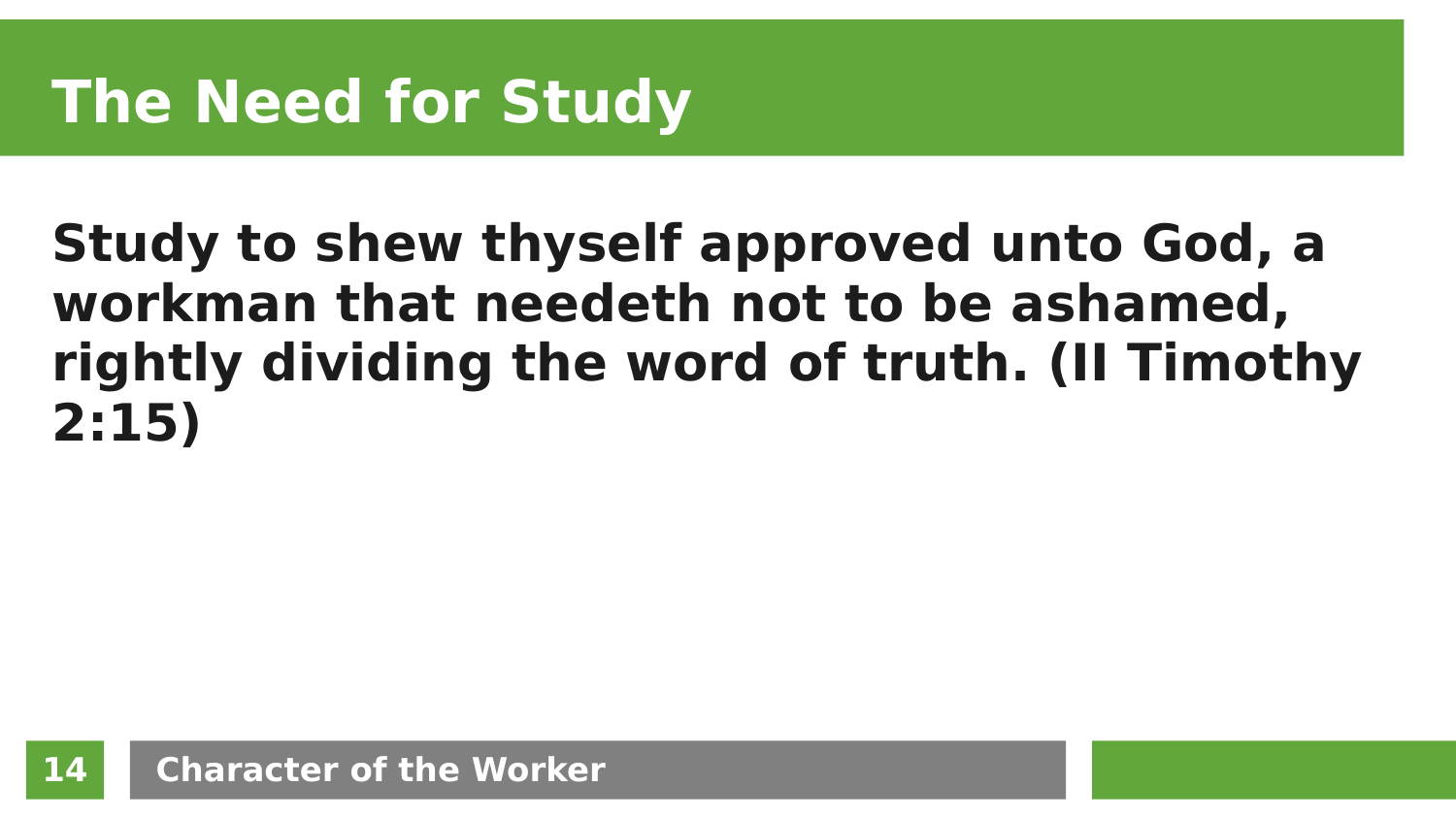# **Bring Thought into Study of Scripture**

**Strive to understand thoroughly every passage that you read. Fix one verse in mind, and after you have studied it prayerfully yourself, trying to understand thoroughly every word expressed, present [that verse to the students]. It is of little advantage to skim over the surface of the Scriptures. If we would understand fully the words of Christ, thought must be brought into the searching of the Scriptures. We should open the Scriptures with great reverence, and not in a slothful, lazy manner.**